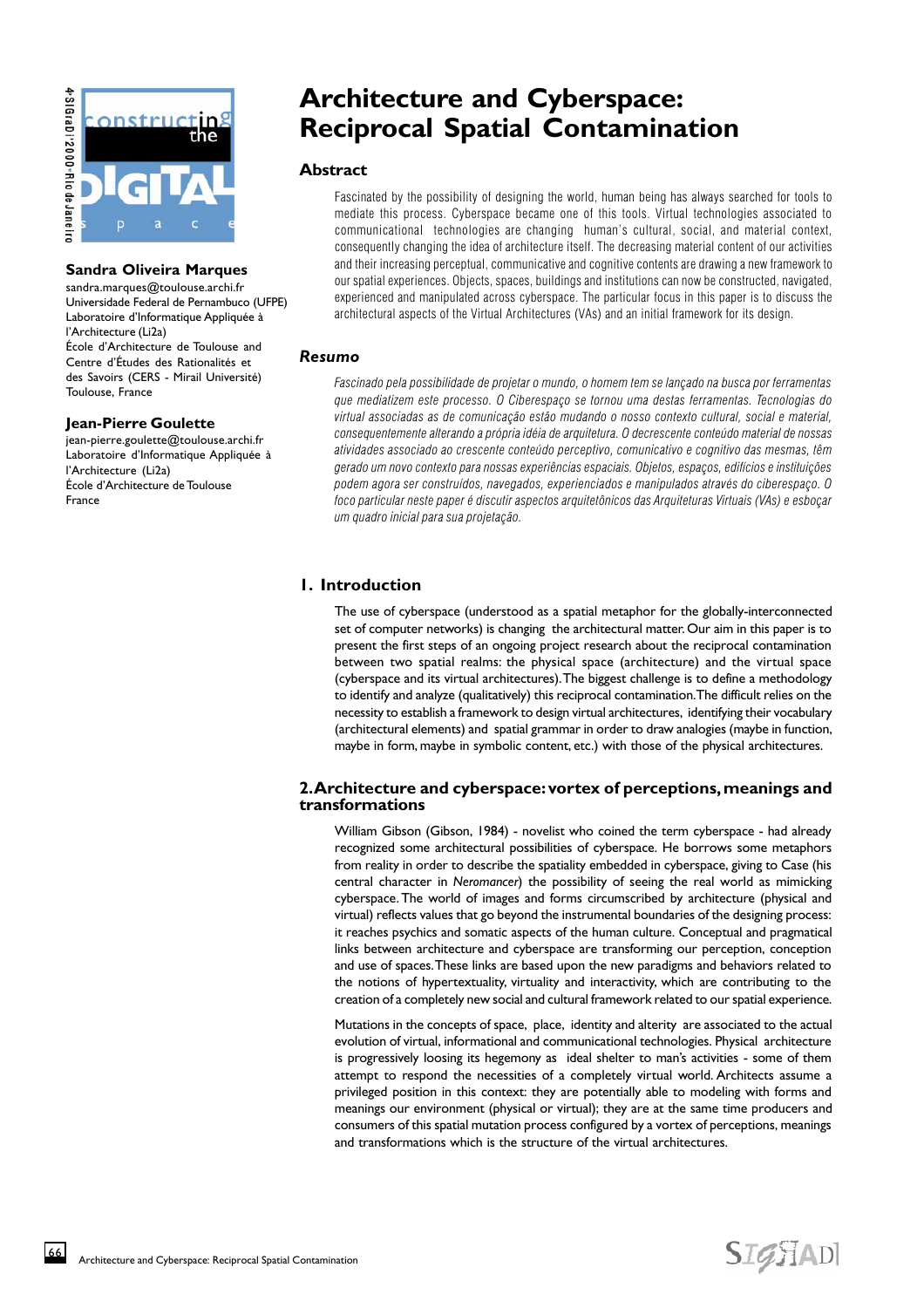

*Figure 1: Atrium (http://www.guggenheim.org/ exhibition/virtual/)*



*Figure 2 : Venues (http://www.guggenheim.org/ exhibition/virtual/)*



*Figure 3 : Galleries (http://www.guggenheim.org/ exhibition/virtual/)*



*Figure 4 : Galleries detail showing the wireframing of its structure. The vertical bar bisecting it is a navigational tool that passes back and forth through the structure like a scan. The smaller images bellow show the different states of the structure as the viewer moves through it. (http://www.guggenheim.org/exhibition/virtual/)*

#### **3. Virtual architectures (VAs): expanding the physical dimensions**

Computers in the architectural profession has been largely used as facilitators, as tools to help conceptualize (mainly by graphical representations) or produce a final object (architectural artifact). Today with the role and characteristics of cyberspace as information delivery (Whittle, 1996), we witness the emergence of an architecture which nature and objectives are completely associated to virtual world: the Virtual Architectures (VAs). These architectures are associated to perception of information as a spatial phenomena. Marcos Novak calls them "*transArchitecture*" or "*Liquid Architecture*", because they distribute the notion of space and place through cyberspace. (Novak, 1995). Identifying some general characteristics of the VAs: they are visual, conceptual, psychological, symbolical and metaphorical architectures. In the rhetoric of the virtual realists, they "*are not simply a mathematical space nor a fictional metaphor but a new frontier, a very one that was opened to exploration and, ultimately, settlement*". (Wooley, 1993).

#### **3.1. Designing Virtual Architectures (VAs): a general framework**

Our focus in this section is to present some basic points concerning the design of VAs which are helpful to define a methodology to identify and analyze (qualitatively) the spatial reciprocal contamination between physical and virtual architectures. According to our point of view, to understand VAs we need to consider some variable points which are independents but at the same time keep a narrow synergy between them:

·Designing VAs involve both architectural design and computing disciplines.

·Designing physical or VAs deals with a set of relationships that occurs among people, modalities of representation and the phenomenon of an specific environment. But in cyberspace, objects can obey or ignore the rules of physics, and its users are not limited by gravity.

·The constructability of VAs is based on algorithms rather than bricks. They associate the synthesis of human requirements and technical constraints in 3D virtual space. The parameters used to design and construct VAs go beyond those to design buildings and landscape, including 3D information visualization techniques. (Gloor, 1996); (Goulette, 1998)

· The process of presenting or communicating architecture refers to a kind of mental activity for distributing knowledge which need to be rationalized into forms and presented through adequate media. With the emergence of VAs we need to include cyberspace as a multi-dimensional media embedded with experiential expression. It means that through VAs the visualization of information stored in databasescan lead to experiencing a multitude of dimensions in time and space.

· Interactions in cyberspace (user-user and users-environment) are not based on a spacetime continuum as in the physical world. A better spatial model to VAs should be based on "our memory of space" and not in our perception of space. (Anders, 1997);(Goulette, 1998)

· Architects of VAs need to specify:

· spatial elements (vocabulary) and their grammar (space-establishing elements); i. e., what is a continuity or limit between the spatial elements, what is a public or individual place, a path, an intersection, "indoors" and "outdoors"…

· modalities and levels of interactions; i.e. what is a place in these virtual architectures that may encourage individual and/or collective participation…

· aesthetics and ethical characteristics...

#### **3.2. Example of Virtual Architecture: the GVM**

Unlike most museum's web presences, the Guggenheim Virtual Museum (GVM) adopts an architectural model. It is a virtual architecture (developed by the New-York based architecture firm Asymptote) which objective is to do in cyberspace what Ghery's Bilbao museum did in the physical world. Defined as the "*latest stage in the evolution of museums as both: exhibitor and exhibitionist*" (LangHo, 2000), the GVM goes beyond the wire-frame models and fly-through that have until now been the basis of VAs. Its design attempts to simulate the viewer's experience of physical architecture, which relies on, among other things, the "*user's sense of spatial progression, with a perception of destinations as well as memory of where one has been (…) it attains a physical spatiality that brings it closer to an architectural experience* ". (LangHo, 2000). The GVM shape morphs constantly, nevertheless it has an structure which is the basis of its navigation. The architecture changes according to how are used its three basic "areas":